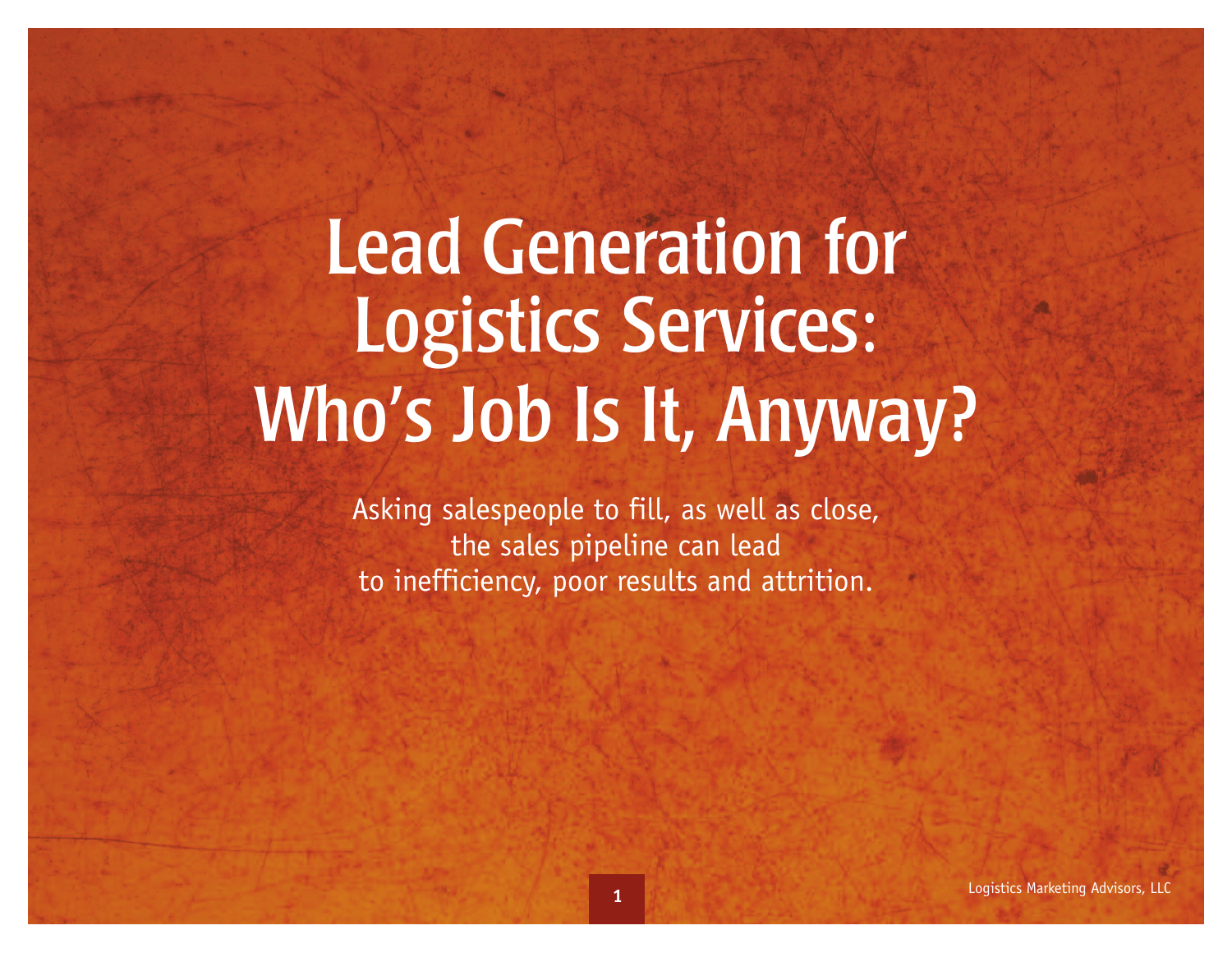During a phone discussion on marketing with the senior executive of a large, warehouse-based logistics firm, I shared my perspective that many such companies make salespeople work too hard to unearth sales opportunities. After a brief silence, the executive said, tersely, "That's what I pay them for."

We agreed to disagree and some seconds later the discussion ended. But the question remains: Should salespeople at logistics businesses be responsible for filling, as well as closing, the sales pipeline? There is evidence that logistics businesses continue to invest a majority of "marketing" dollars into pure sales activities. But why do they rely more on the Sales function and not a robust Marketing capability for lead generation? Here are some reasons:

#### Management views sales and marketing as one and the same function.

Actually, the skills required to attract prospects to your brand's value proposition are different than those required to develop a relationship with the prospect and, eventually, to convince her to choose your solution. The former requires analytical skills to define the value proposition and identify prospects that offer the best fit.

Next, strong communication skills and an understanding of available media and tools are required to communicate this value through the most effective channels. Success in attracting the right kinds of prospects allows salespeople to put their focus where you want it – on understanding and solving the prospect's challenge.

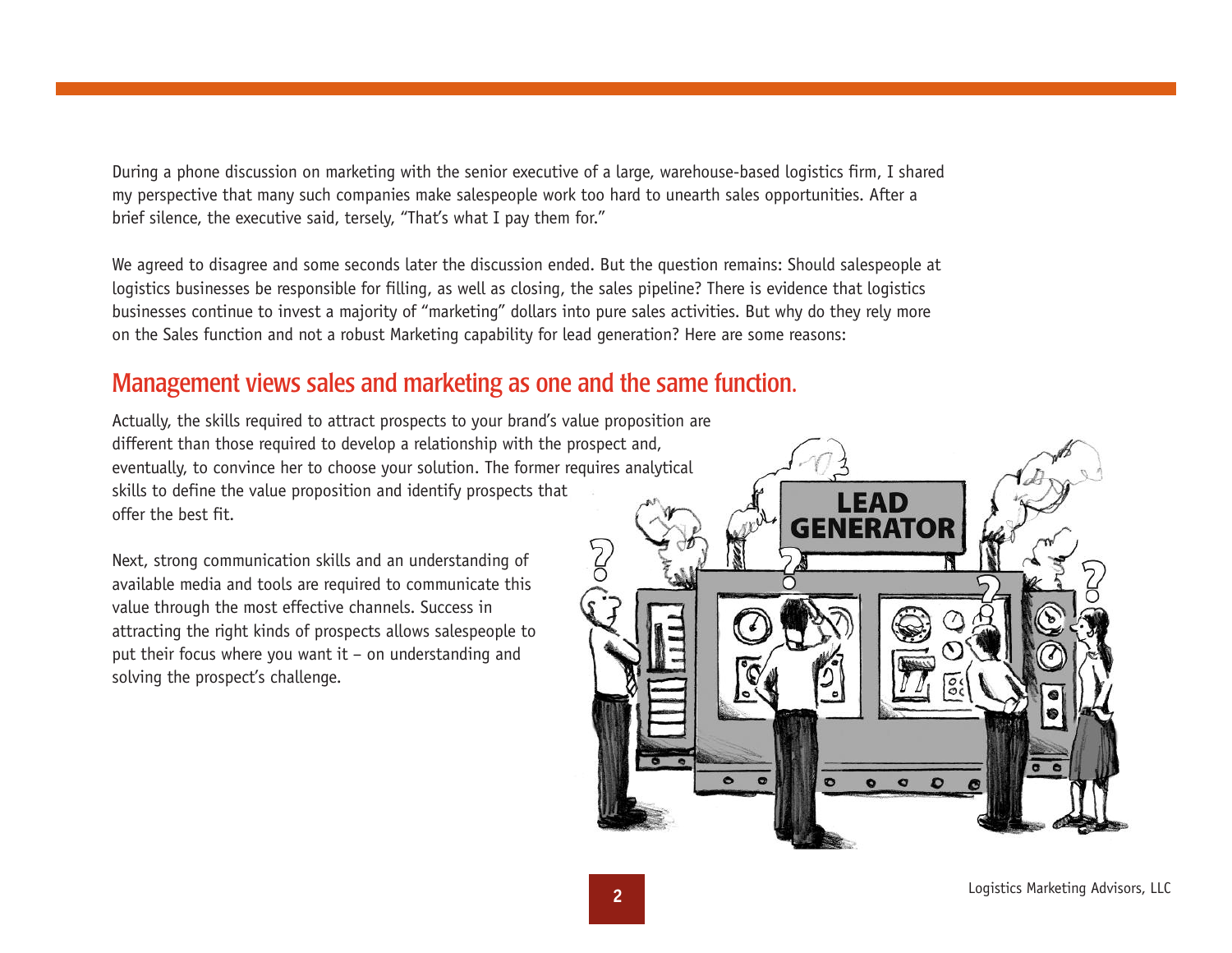### There is an assumption that if you hire great sales people they will drive great sales results.

Knowledgeable, motivated salespeople are worth their weight in gold. Many logistics businesses rightly seek them out without recognizing that they are just part of the equation. The other part is giving great sales people opportunities to succeed.

To use a sports analogy, many basketball teams with great scorers have found themselves in the loser's circle. Why? Because the team lacked a player who could deliver the ball to its superstars. Marketing's role in the sales process is like that of a basketball point guard – a position whose primary role is not to score but to create opportunities for teammates. Logistics businesses that ask salespeople to generate all their leads, as well as work and close sales opportunities, ignore the fact that these roles, while complementary, require different skill sets.

Demanding this dual focus from sales may also lead to attrition. Great sales people like to sell and make money. It pays their mortgage and puts their kids through college. If they find themselves in organizations that require them to spend significant time finding, not selling, prospects – activities many don't like and aren't good at – they will leave.

> *"Logistics businesses that ask salespeople to generate all their leads, as well as work and close sales opportunities, ignore the fact that these roles, while complementary, require different skill sets."*



*"Can you handle one more?"*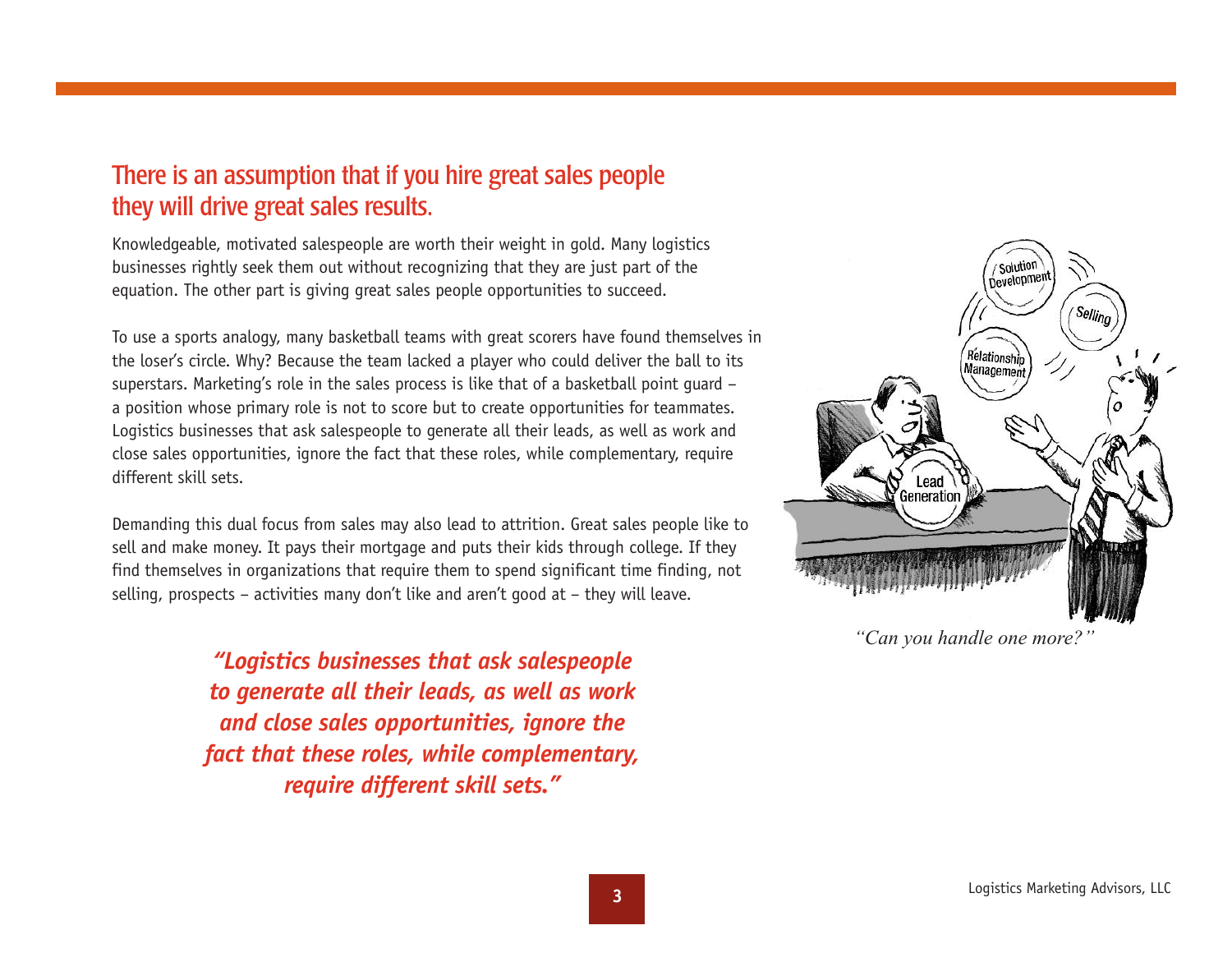### Marketing is viewed by executives at logistics businesses as an expense, not an investment.

That's because many such businesses fail to adequately measure marketing results. Given no evidence of marketing's ROI, these CEOs understandably invest where they can gauge the return – namely, in feet on the street. Champions of marketing within logistics businesses must measure the effectiveness of existing marketing efforts to make the case for increased

investment. That means having a CRM system and established procedures to log and track leads through each stage of the buying cycle.



*"Okay, run it past me one more time... how will increased web traffic help us get to ten million in new sales?"*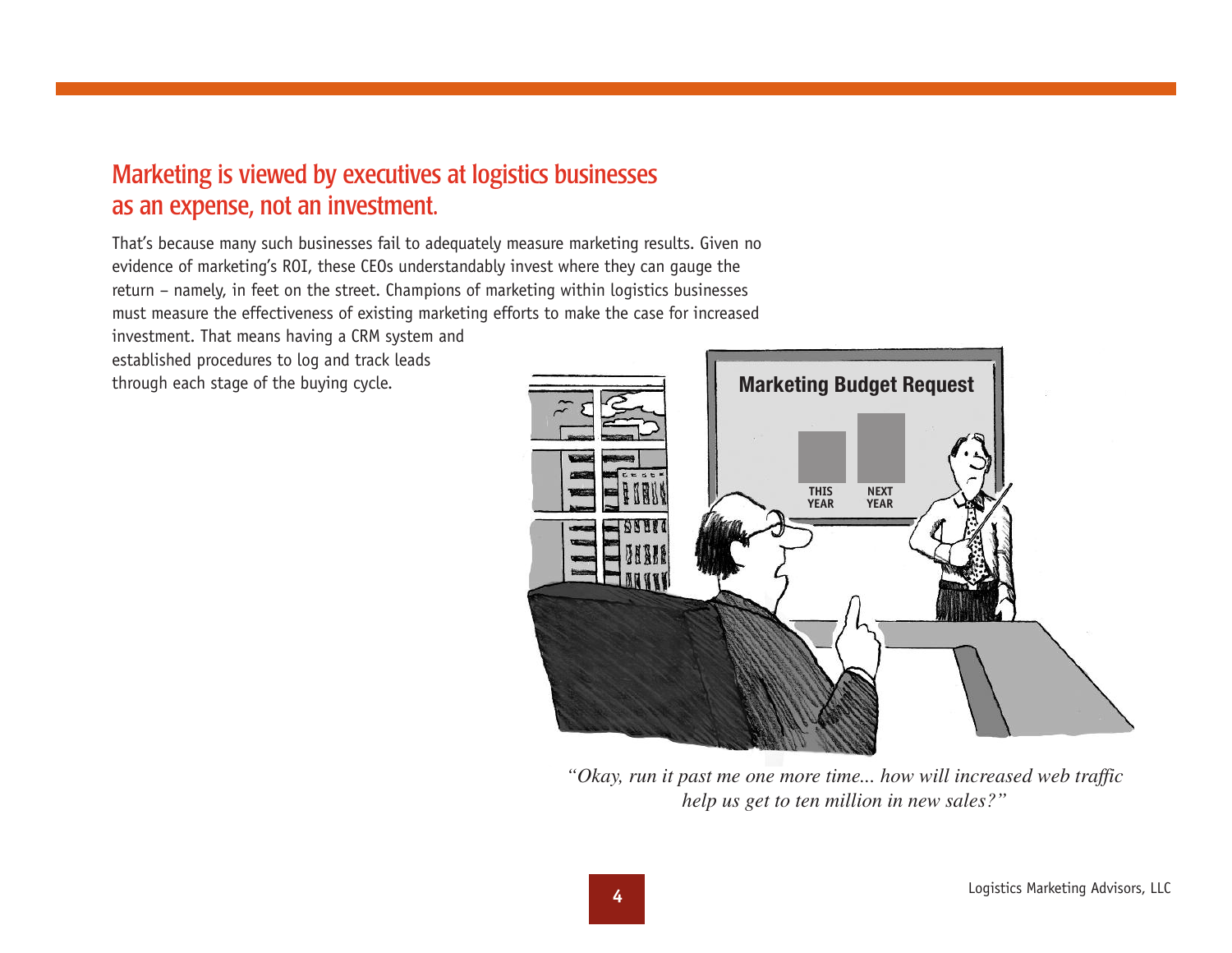## There is no recognition of the shift in how high-value services are purchased.

You cannot rely solely on sales to fill the pipeline for large logistics opportunities. Today, bigticket products and services are bought not sold. Smart logistics professionals with a problem are tapping the internet and their contact networks to get smarter – on how to solve the problem and which service providers can help.

Let's say ACME Manufacturing has a logistics challenge. They want to establish a supplier warehouse under a vendor managed inventory (VMI) model. But they've never done it before and could use some advice from experts who have. They're at least a year away from pulling the trigger, but they begin gathering data. Success with a sales-focused approach would require a 3PL salesperson to place a call during ACME's research phase. Serendipitous at best.

How could marketing tactics increase the chance of triggering a dialogue with this same prospect?

- Create great content on your website and optimize that content for the most popular VMI-related phrases
- Secure a speaking engagement at a relevant conference
- Publish a white paper on the subject
- Secure a story in a trade magazine on how your company solved that very problem for another manufacturer
- Write several blog posts on various aspects of the VMI challenge

These are just a few of the tactics you can use. What do they all have in common? All are designed to get the prospect to *find you*. And they are tactics that require marketing, not sales, acumen.

*"Today, big-ticket products and services are bought not sold."*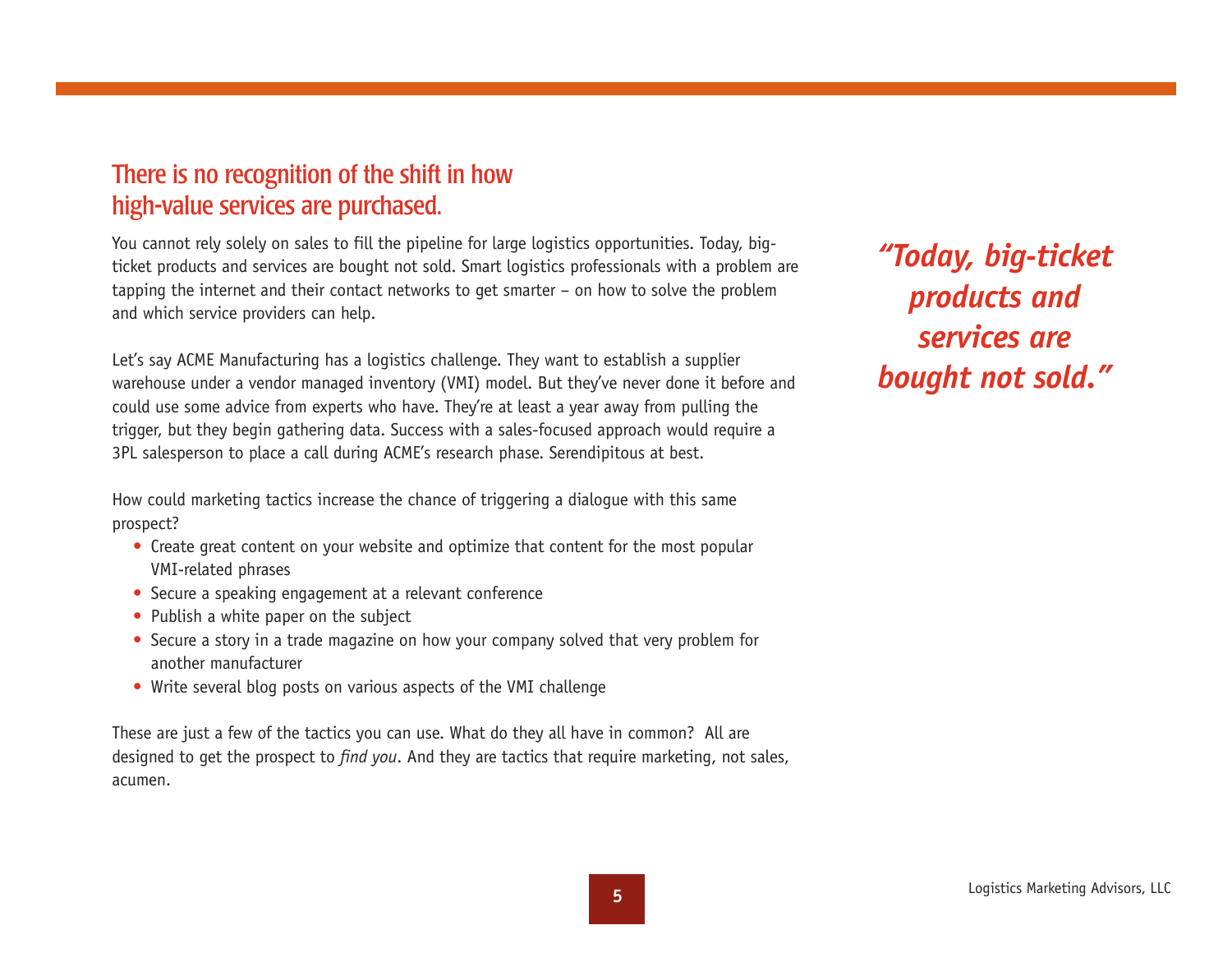It's neither realistic nor smart to completely divorce sales from lead generation activities. But the goal should be to maximize selling time.

One busy owner of a growing regional warehousing company attributes his success, in part, to increased investments in search engine optimization, sales groups, e-mail campaigns, content creation and other prospecting tactics. For him, it's the difference between going on an endless series of blind dates hoping for the right match, or using a dating service to match him with prospects that already have an interest in what he has to sell.



*"Herb, I think I see why you're behind quota."*